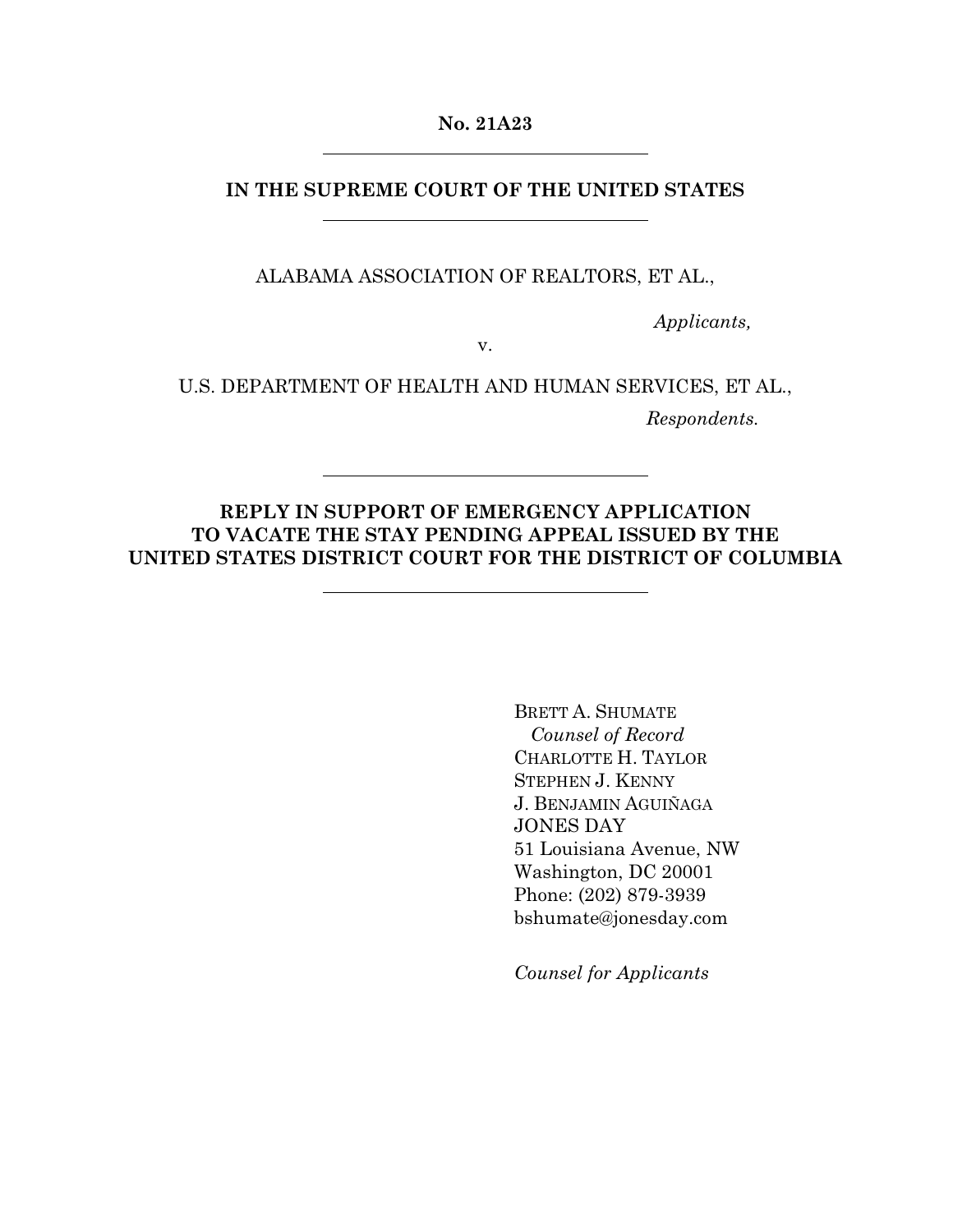## **TABLE OF CONTENTS**

# **Page**

| THE STAY ORDER IS CLEARLY AND DEMONSTRABLY<br>$\mathbf{I}$ . |  |
|--------------------------------------------------------------|--|
|                                                              |  |
| $\mathbf{B}$                                                 |  |
|                                                              |  |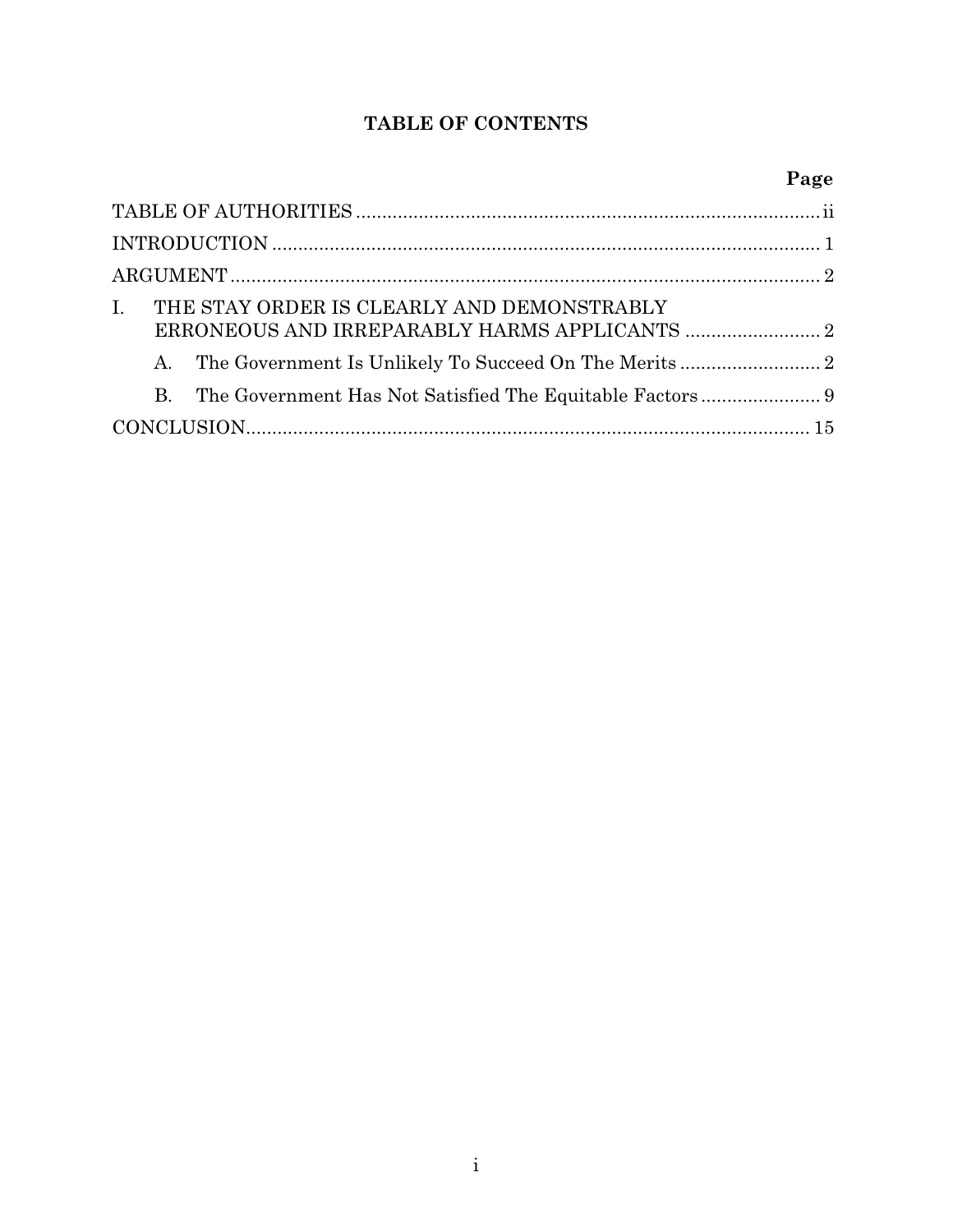## TABLE OF AUTHORITIES

| <b>CASES</b>                        |
|-------------------------------------|
| Bond v. United States,              |
| Department of Commerce v. New York, |
| NBC v. United States,               |
| Niz-Chavez v. Garland,              |
| Nken v. Holder,                     |
| Paul v. United States,              |
| Shawnee Tribe v. Mnuchin,           |
| <i>Tiger Lily, LLC v. HUD,</i>      |
| <i>Tiger Lily, LLC v. HUD,</i>      |
| TRW Inc. v. Andrews,                |
| United States v. Comstock,          |
| Utility Air Regul. Grp. v. EPA,     |
| Whitman v. Am. Trucking Ass'ns,     |
| Yakus v. United States,             |
| <b>STATUTES</b>                     |
|                                     |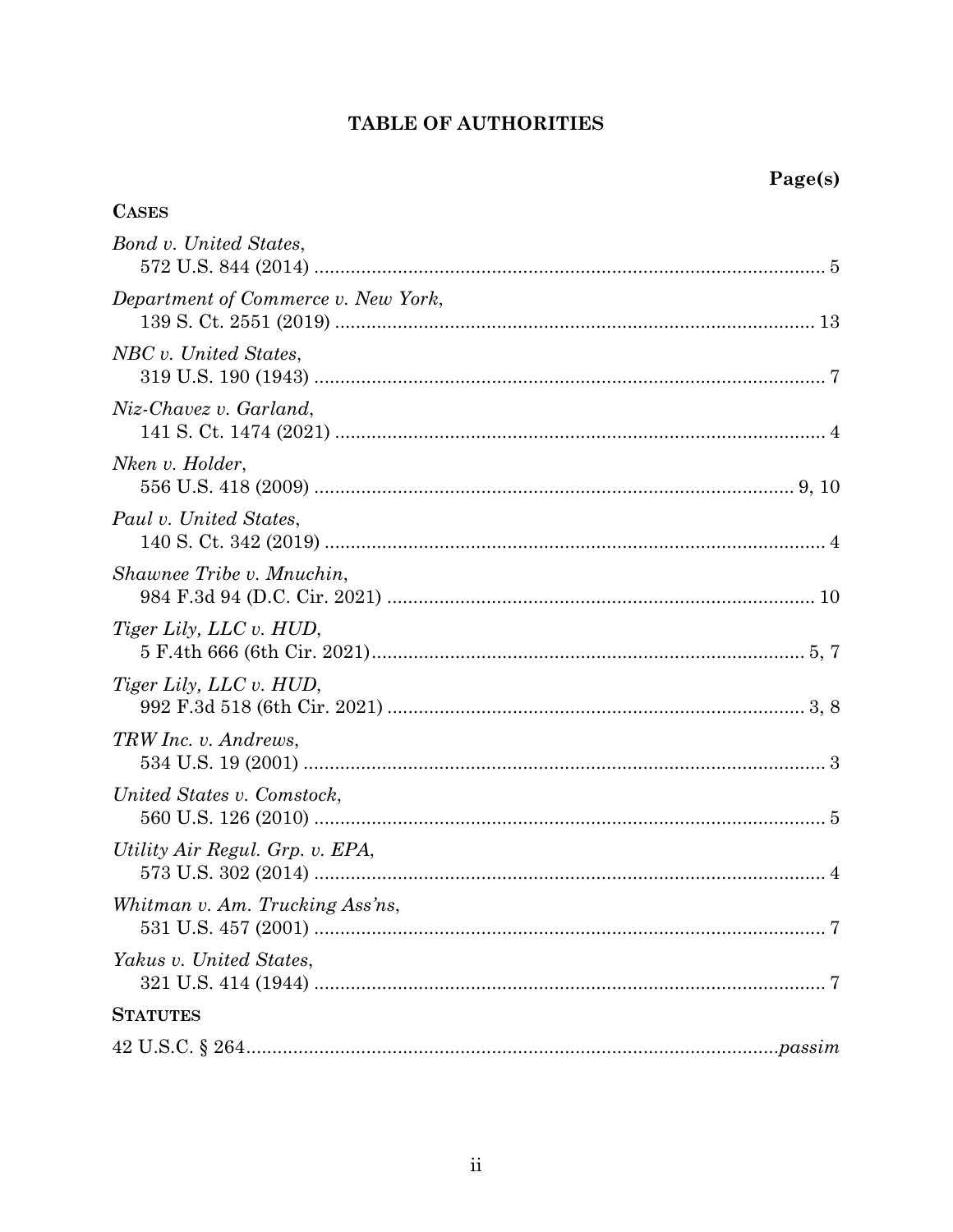## **TABLE OF AUTHORITIES**  (continued)

## **OTHER AUTHORITIES**

| CDC, COVID Data Tracker: COVID-19 Integrated County View  14                                                                 |
|------------------------------------------------------------------------------------------------------------------------------|
| CDC, Lab Advisory: CDC Classifies SARS-CoV-2 Variant B.1.617.2                                                               |
|                                                                                                                              |
|                                                                                                                              |
| The White House, Press Briefing by White House COVID-19 Response                                                             |
| The White House, <i>Press Briefing by White House COVID-19 Response</i>                                                      |
| The White House, Remarks by President Biden Celebrating<br>Independence Day and Independence from COVID-19 (July 4, 2021) 12 |
| The White House, Remarks by President Biden Highlighting the<br>Importance of Getting Vaccinated and Kicking Off a Community |
| The White House, Remarks by President Biden on the COVID-19                                                                  |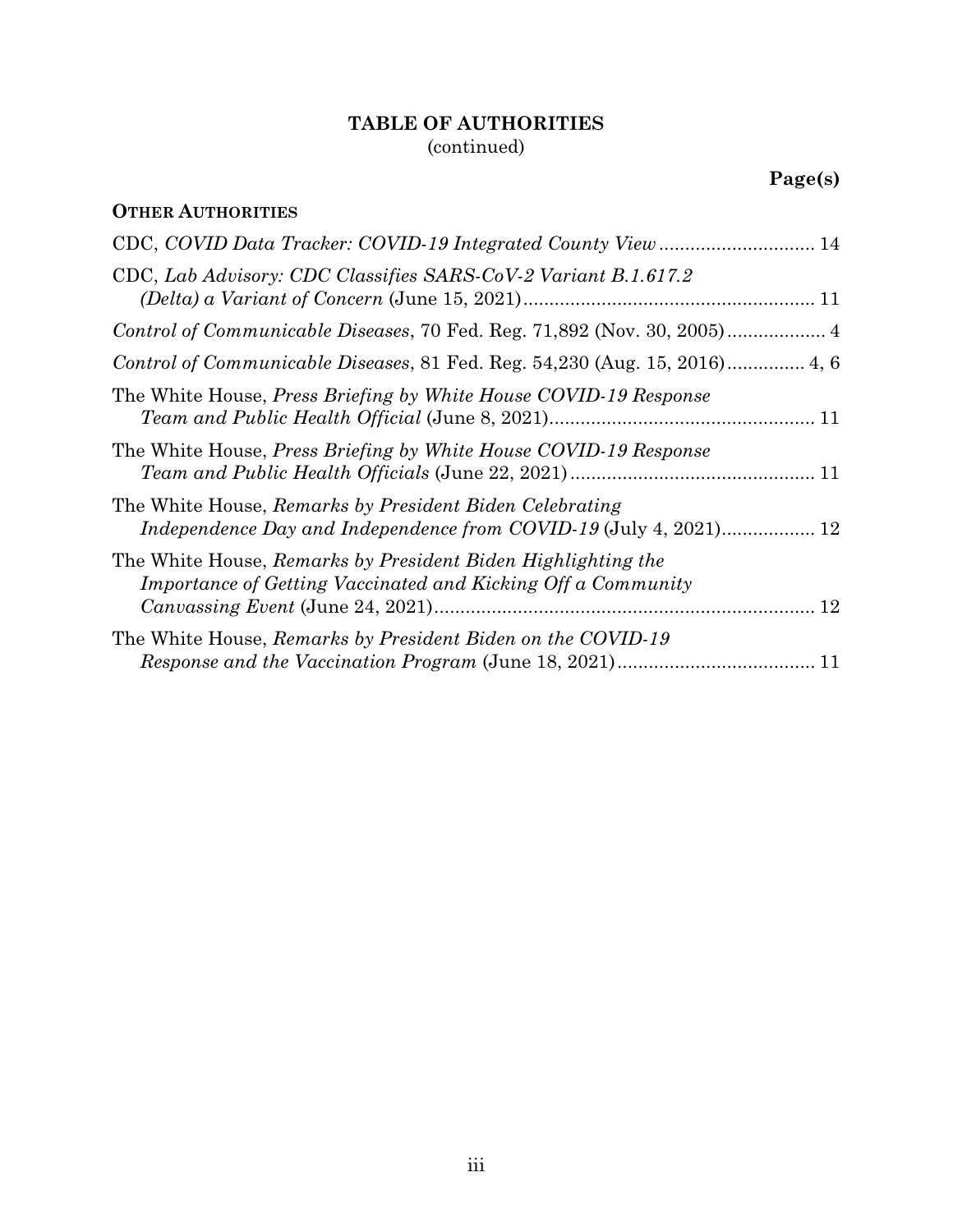#### **INTRODUCTION**

The government's opposition confirms that this Court should vacate the stay preserving the fourth extension of the CDC's eviction moratorium. The government does not—and cannot—dispute that this Court should, and very likely will, grant review upon final disposition in the court of appeals. Nor does the government dispute that in light of divergent rulings from the Sixth and D.C. Circuits, landlords face federal criminal penalties depending on where they operate. It does not retreat from the position that the CDC can do anything it deems "necessary" to prevent the spread of any contagious disease, from COVID-19 to the common cold. And it offers no materially new legal arguments in defense of the moratorium, which continues to cost landlords across the country billions of dollars every month.

Tellingly, the government also never explains why the CDC allowed the moratorium to expire three days before the President decided to extend it. The only plausible explanation for the extended moratorium is that it was issued in response to political pressure from Capitol Hill for the express purpose of using litigation delays to distribute more rental assistance. Nearly a year of overreach is enough. This Court should now give effect to the district court's final judgment by lifting the stay pending appeal. At least five Justices would have vacated the stay after July 31. Vacatur is all the more warranted today given the Executive Branch's use of the judicial process to extend an unlawful policy on the basis of a pretextual rationale.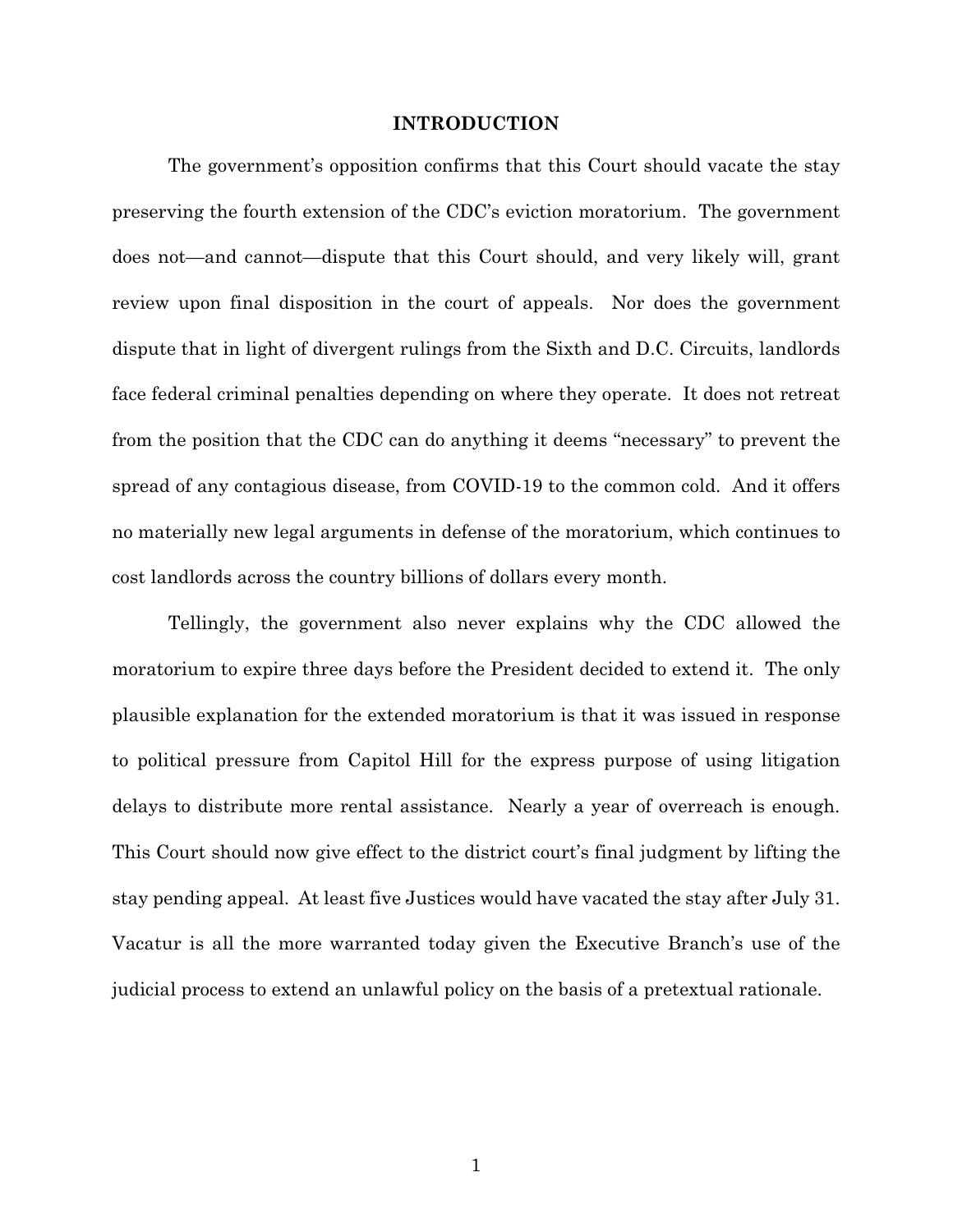#### **ARGUMENT**

## **I. THE STAY ORDER IS CLEARLY AND DEMONSTRABLY ERRONEOUS AND IRREPARABLY HARMS APPLICANTS**

#### **A. The Government Is Unlikely To Succeed On The Merits**

As it did before, the government insists that the D.C. Circuit's "evaluation [of the government's likelihood of success on the merits] remains correct—or, at a minimum, not so clearly incorrect as to justify the extraordinary relief applicants seek." Opp. 14. But the government again fails to identify any plausible basis for the sweeping authority that the CDC claims to enjoy.

**1.** Seeking to shoehorn the moratorium into § 264(a), the government emphasizes that "[t]he very object of the moratorium … is to address the 'movement of contagious persons.'" Opp. 17. But the government acknowledges that the moratorium is "different" from the limited "quarantine" measures authorized under § 264(b) through (d). Opp. 17, 26. And the government does not even try to argue that the moratorium is anything like the six "inspection," "fumigation," and related measures specifically set out in § 264(a). That should be the end of the matter, particularly when interpreting a statute originally captioned "Quarantine and Inspection," a fact the government does not address. Appl. 21.The government nevertheless insists that  $\S 264(a)$ 's first sentence confers "broad authority" to make any and all "regulations that are in its judgment necessary to prevent" the spread of disease, including but not limited to the nationwide criminalization of evictions. Opp. 14-15 (cleaned up). There are at least four problems with that reading.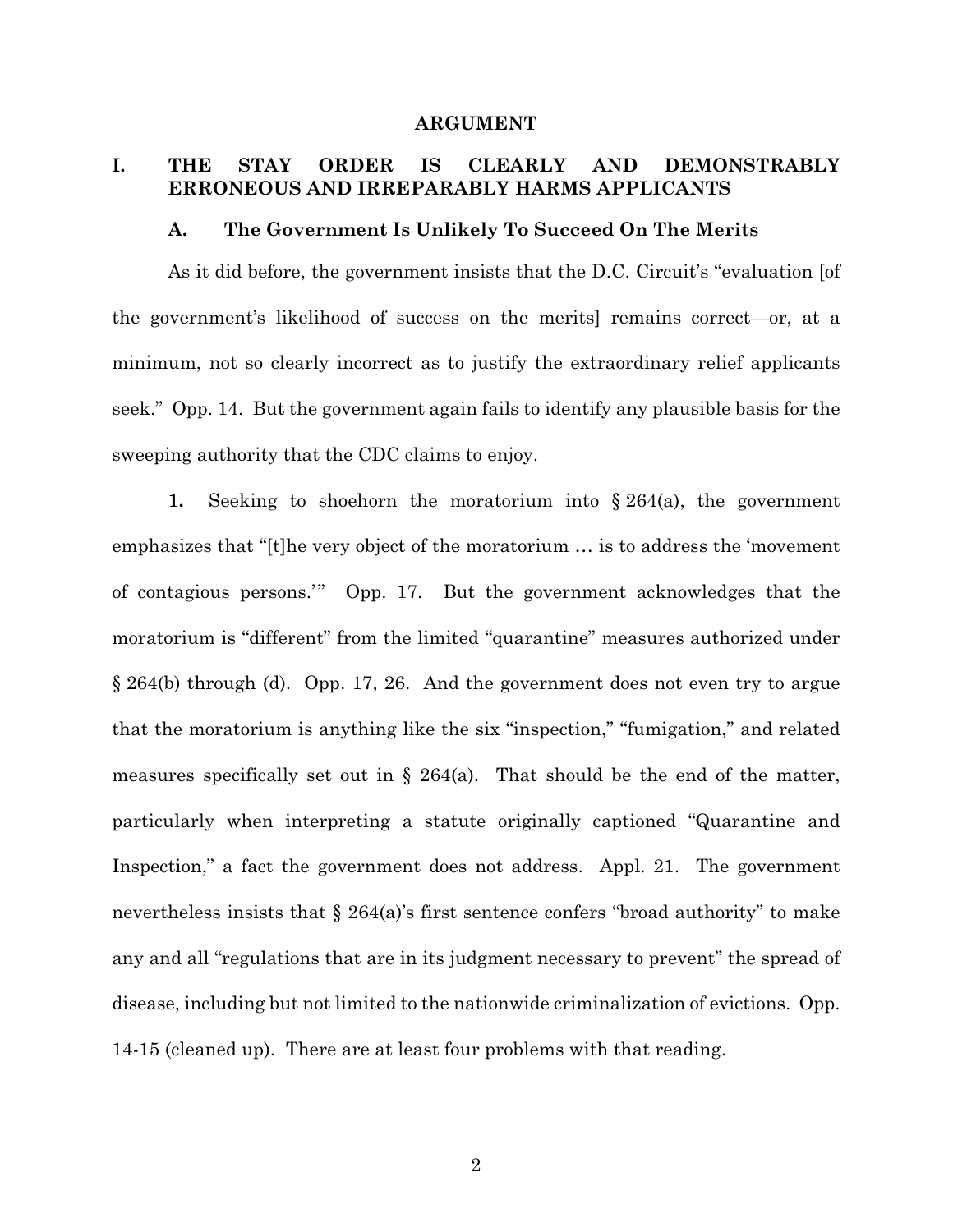*First*, it makes the rest of § 264 superfluous. The government still has no answer for *why* Congress would have devoted over 330 words in over three subsections to delineating the CDC's power to adopt specific quarantine and inspection measures if those regulations (and much more) were already authorized by the first 53 words of § 264. *See* Appl. 21-22; *cf. TRW Inc. v. Andrews*, 534 U.S. 19, 31 (2001) (rejecting interpretation under which "more than half of [a provision's] text would lie dormant"). The government suggests that these subsections "confirm" that § 264(a) "covers measures relating to movement," Opp. 16, but that is just another way of saying that the subsections are superfluous. The government also claims that limiting § 264(a)'s reach "to inspection and sanitation measures" would "prove[] too much" because that would fail to justify "quarantine measures" as well. Opp. 22-23. But the CDC's quarantine authority comes from subsections (b) through (d), not subsection (a). *See, e.g.*, 42 U.S.C. § 264(d) (instructing that "[r]egulations prescribed under this section may provide for the apprehension and examination" of certain individuals); *see also* Appl. 20-21; *Tiger Lily, LLC v. HUD*, 992 F.3d 518, 523-24 (6th Cir. 2021).

 The government complains that applicants' interpretive approach has no basis in "the language of the statute," Opp. 21-22, but this is how the CDC *itself* understood § 264 *before* it issued the moratorium. As our application noted (at 20), the agency previously explained that "section 361(b) (42 U.S.C. 264(b)) authorizes the 'apprehension, detention, or conditional release' of individuals for the purpose of preventing the … spread of a limited subset of communicable diseases … specified in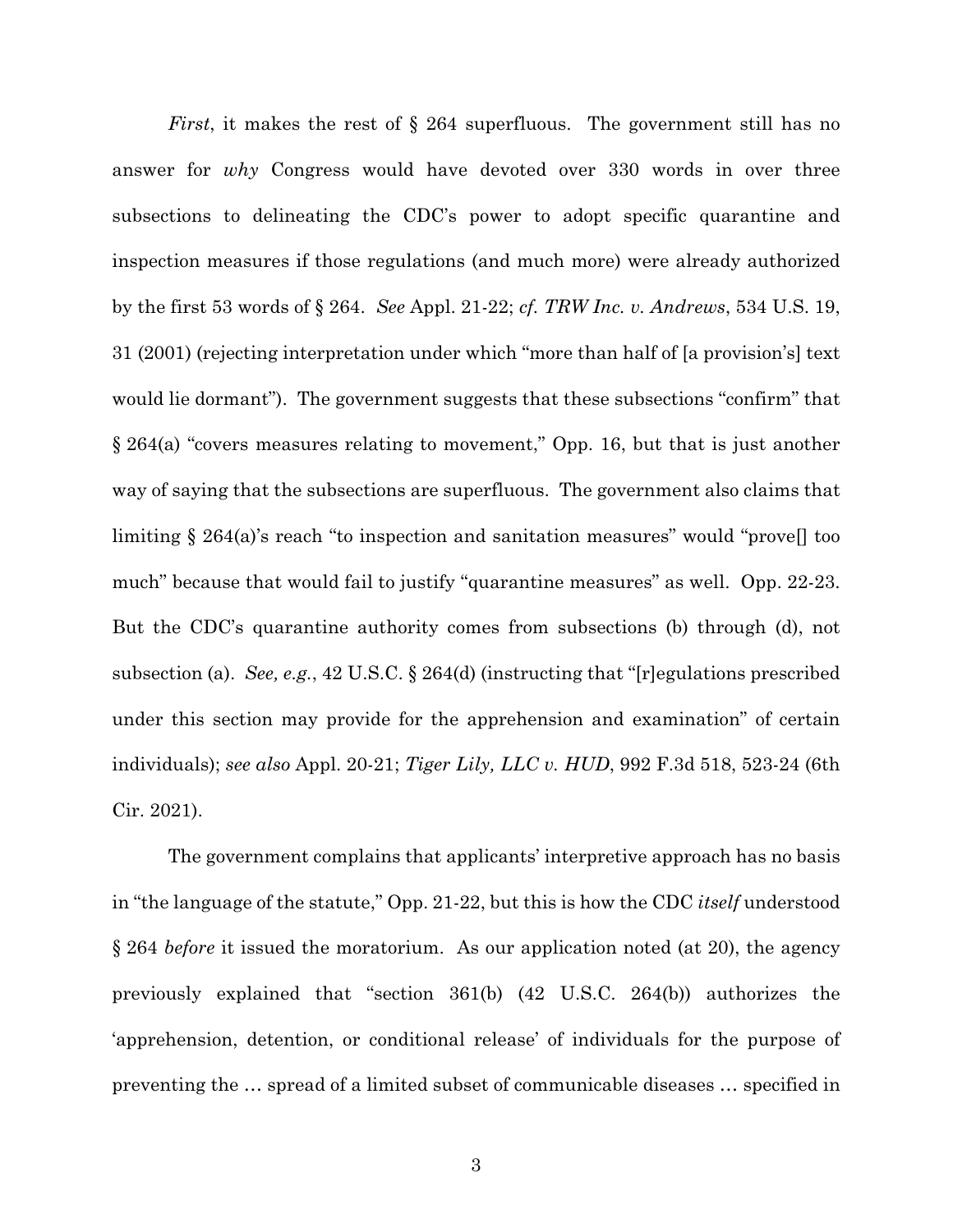an Executive Order"; "subsection (c) provides the basis for the quarantine, isolation, or conditional release of individuals arriving into the United States from foreign countries"; and "subsection (d) provides the statutory basis for interstate quarantine, isolation, and conditional release measures." *Control of Communicable Diseases*, 81 Fed. Reg. 54,230, 54,233 (Aug. 15, 2016); *see Control of Communicable Diseases*, 70 Fed. Reg. 71,892, 71,893 (Nov. 30, 2005) (similar). "That the government let slip" at least twice—"that it understood the plain import" of § 264's structure "remains telling." *Niz-Chavez v. Garland*, 141 S. Ct. 1474, 1484 n.5 (2021).

*Second*, the government's view cannot be sustained under the major-questions doctrine. There can be no doubt that the criminalization of evictions throughout the country with billion-dollar effects throughout the economy constitutes "a major policy question of great economic and political importance." *Paul v. United States*, 140 S. Ct. 342 (2019) (statement of Kavanaugh, J., respecting the denial of certiorari) (collecting cases). The government *never even mentions* the major-questions doctrine in defending its view of the statutory text. The government *only* claims to satisfy the doctrine in the event that this Court issues "a narrow decision grounded in Congress's subsequent recognition [in the 2021 Appropriations Act] that Section 264 authorizes the eviction moratorium at issue." Opp. 24 (citing *Utility Air Regul. Grp. v. EPA*, 573 U.S. 302, 324 (2014)). For the reasons explained below, *see infra* pp. 7-8, Congress recognized no such thing—and at a minimum, it did not *clearly* do so. Having offered no major-questions defense of § 264(a) standing alone, the government has effectively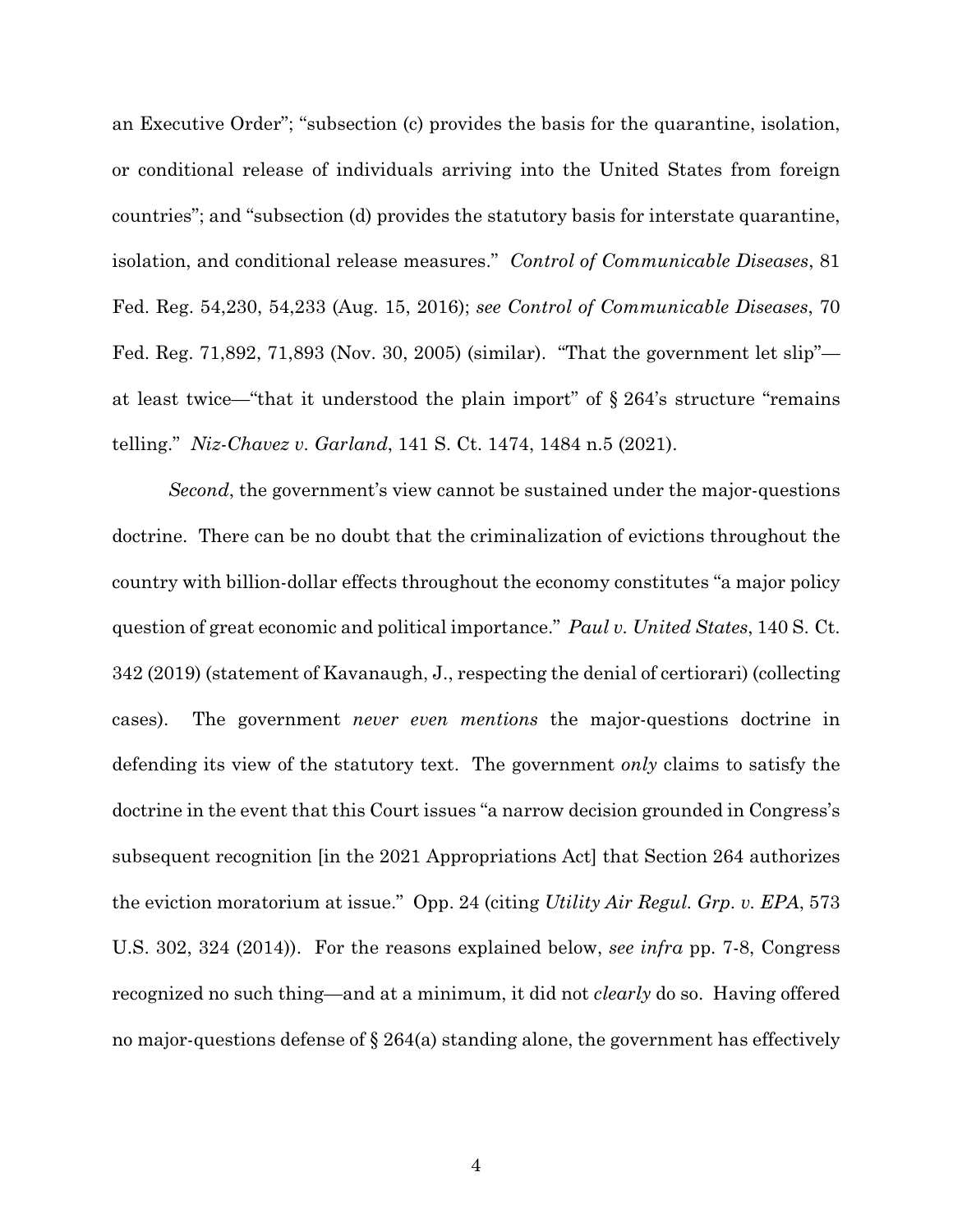conceded that its interpretation of § 264(a) does not satisfy the doctrine. *Cf.* Appl. App. 15a (Kavanaugh, J., concurring).

*Third*, the CDC's interpretation cannot be squared with the federalism clearstatement rule. *See* Appl. 25-26; *Tiger Lily, LLC v. HUD*, 5 F.4th 666, 671-72 (6th Cir. 2021). In response, the government continues to take aim at an argument that applicants have never made, stating that Congress has constitutional "authority to respond to an 'interstate epidemic.'" Opp. 23 (quoting *United States v. Comstock*, 560 U.S. 126, 142 (2010)). Of course, whether Congress *can* adopt an eviction moratorium in response to a pandemic—indeed, it did so in the CARES Act—is not the question before this Court. Appl. 26. The question is instead whether Congress *did* so through a clear statement of intent in § 264. It did not. *See id.*; *Bond v. United States*, 572 U.S. 844, 860 (2014).

*Fourth*, as interpreted by the government, § 264(a) is an unconstitutional delegation of legislative authority. Despite repeated opportunities to do so, the government has never offered a reading of the statutory language that would preclude "the CDC [from taking] any conceivable measure to prevent the spread of communicable disease—whether school and business closures, worship limits, or stay-at-home orders, all backed by federal criminal penalties." Appl. 27. To be sure, the government gestures towards limiting principles, but they all prove illusory.

For example, the government parrots  $\S 264(a)$ 's text and emphasizes that "it applies *only* to measures to 'prevent the [international or interstate] introduction, transmission, or spread of communicable diseases.'" Opp. 20 (quoting 42 U.S.C.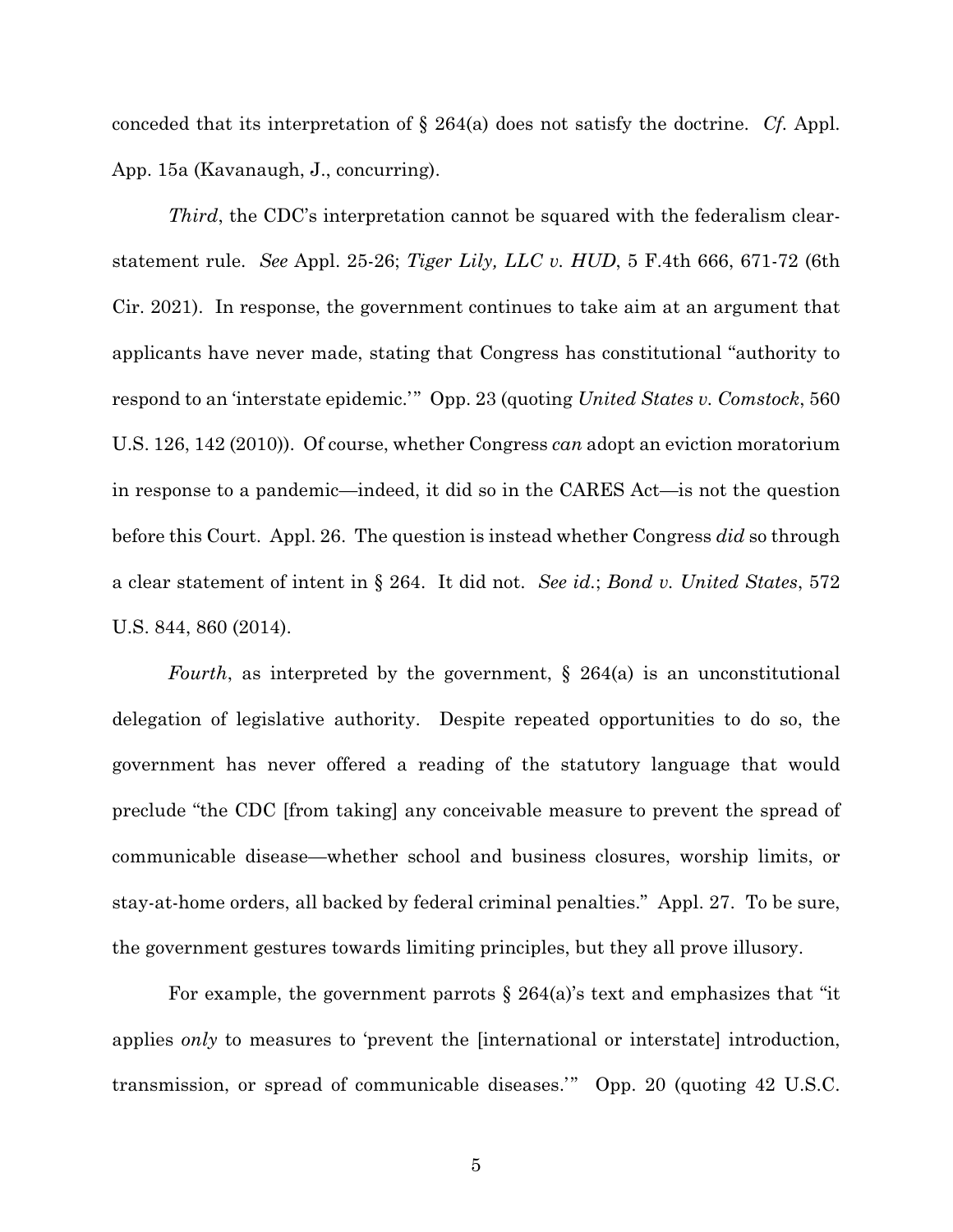$\S 264(a)$  (emphasis added). But that does not limit the CDC's putative authority because communicable diseases do not respect state or international borders, and virtually *all* human activity threatens the "introduction, transmission, or spread of communicable diseases"—whether COVID-19 or a common cold. 42 U.S.C. § 264(a); *see also* 81 Fed. Reg. at 54,233 ("By its terms, subsection (a) does not seek to limit the types of communicable diseases for which regulations may be enacted, but rather applies to all communicable diseases that may impact human health."). Anticipating this response, the government insists without apparent irony that the Court can read § 264(a) to cover only "the movement of potentially contagious individuals" and leave "other measures" for another day. Opp. 21. But that proposed "limitation appears nowhere in the language of the statute." *Id.*

The government also observes that, under  $\S 264(a)$ , the CDC must make "'a determination of necessity'" before taking action. Opp. 20-21. Yet there is no framework, standards, or guidance courts can apply in reviewing such determinations of "necessity." To the contrary, the government says that the Court "owes" the CDC substantial deference given that the CDC is the "'expert best positioned to determine the need for such preventative measures.'" Opp. 13, 15. This unabashed demand for deference confirms that a "'necessity standard'" is no standard at all. Opp. 20.

Finally, the government notes that any use of  $\S 264(a)$  would remain "subject" to review for arbitrariness and capriciousness." Opp. 21. But that is true for virtually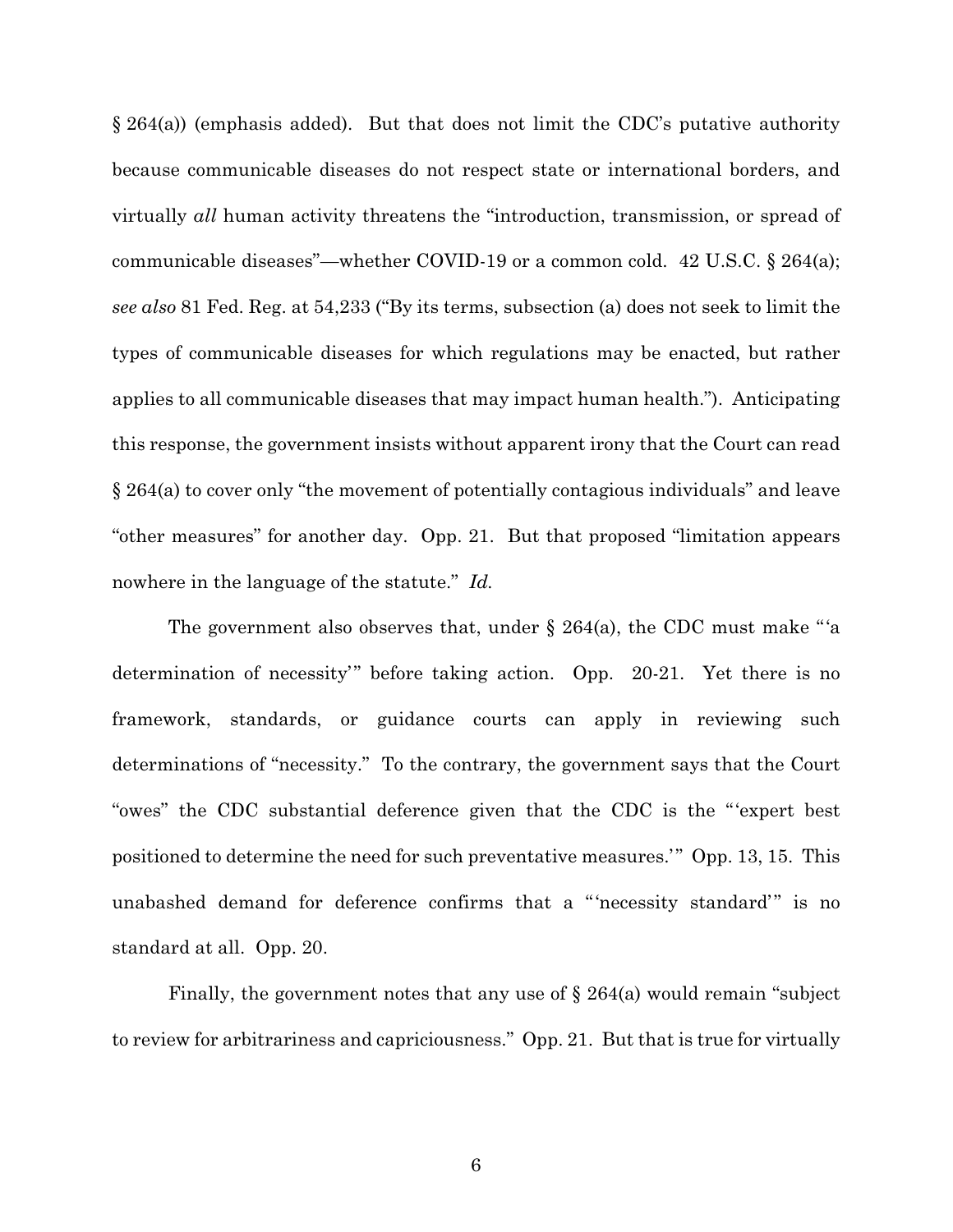any delegation. Congress did not entomb the non-delegation doctrine by enacting the APA.

As a result, by the government's lights, both "the degree of agency discretion" and "the scope of the power congressionally conferred" are boundless, even though the two should point in opposite directions. *Whitman v. Am. Trucking Ass'ns*, 531 U.S. 457, 475 (2001); *see* Appl. 28. That is a textbook unconstitutional delegation of legislative authority. To be sure, the government invokes (Opp. 23) other capacious phrases that this Court has upheld under its intelligible-principle test, but none involved anything close to the scope of authority at stake here. *See Whitman*, 531 U.S. at 472-76 (air-quality standards); *Yakus v. United States*, 321 U.S. 414, 420 (1944) (commodity prices during wartime); *NBC v. United States*, 319 U.S. 190, 225- 26 (1943) (regulation of airwaves); *see also* Appl. 28-29. This Court should decline the invitation to transform  $\S 264(a)$  into a delegation of unprecedented and "neardictatorial power." *Tiger Lily*, 5 F.4th at 672.

**2.** Section 502 of the 2021 Appropriations Act cannot save the moratorium either. The government acknowledges that § 502 "did not confer any new statutory authority" on the CDC, but insists that § 502 "makes clear that [§ 264] authorizes an eviction moratorium like the one at issue here." Opp. 17-18. That argument fails on its own terms.

To begin, as the government admits, the Appropriations Act is arguably relevant only if there is "some doubt" as to whether  $\S 264(a)$  authorizes the moratorium. Opp. 17; *see* Appl. 29. Under the canons discussed above, however, any

7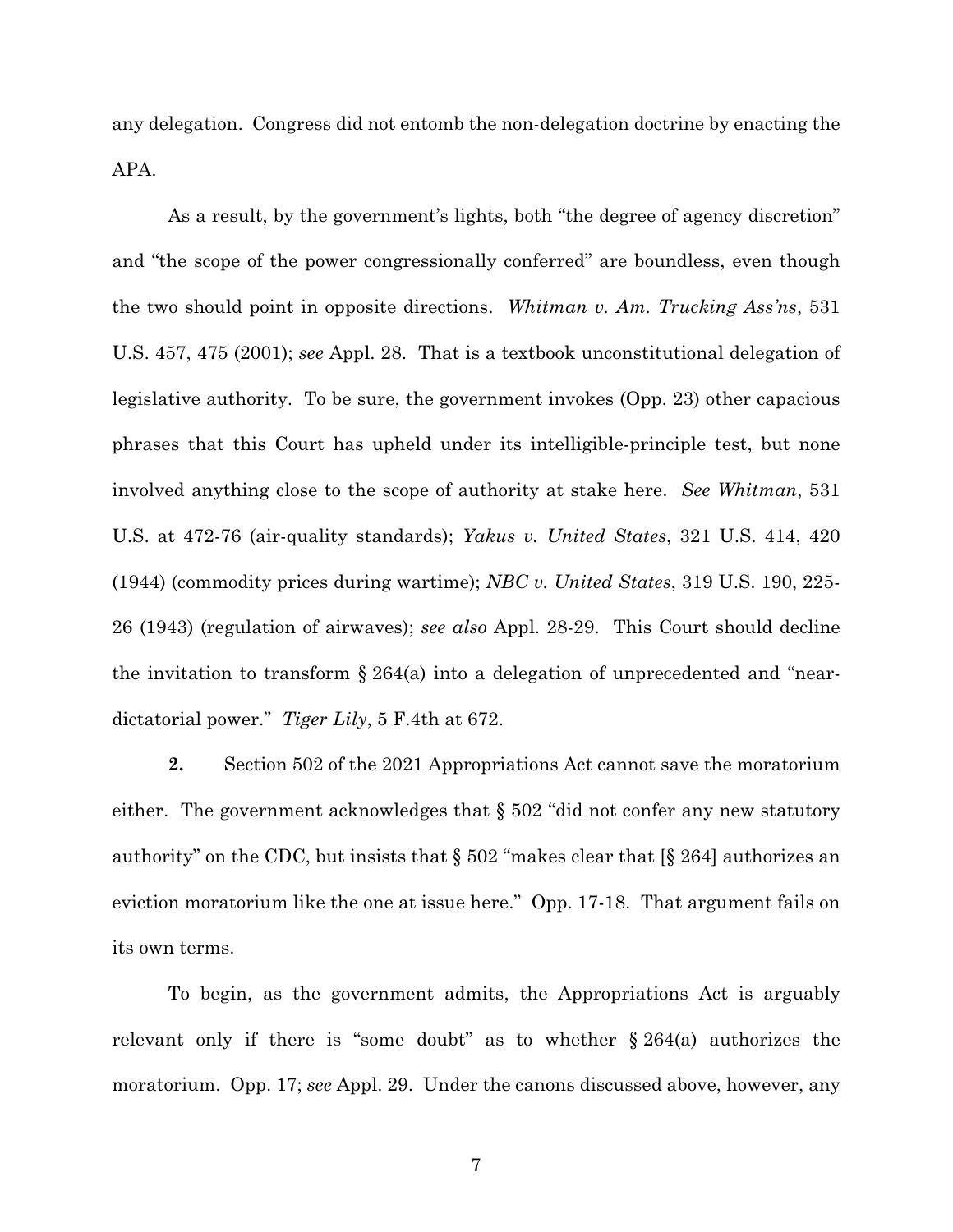ambiguity on this issue must be resolved *against* the government. *See supra* pp. 3-5; Appl. 29. The government does not dispute this, nor does it explain how the term "under" in § 502 provides an explicit statement that the CDC had authority to enact a nationwide moratorium. Opp. 18; *see* Appl. 30. Again, Congress's mere *acknowledgement* that the CDC "issued" the moratorium "under" § 264 in no way constitutes Congress's *agreement* that the CDC had that authority. Appl. 29-30; *see Tiger Lily*, 992 F.3d at 524. Indeed, Congress's attempt and subsequent failure in July to authorize a new eviction moratorium—after the Executive Branch repeatedly conceded that it lacked authority to extend the moratorium in the face of this Court's ruling—suggests that Congress understood that the CDC *does not* have this authority.

The government also claims that the consequence of applicants' position is that § 502 "had no effect at all." Opp. 24. In the government's view, Congress must have "presumed" that the CDC has authority to issue the moratorium because through § 502 "Congress neither imposed a moratorium of its own nor purported to ratify an order that had exceeded the CDC's authority." Opp. 24-25. That is nonsense. In applicants' view, § 502 had the effect of "*impos*[*ing*] an eviction moratorium for a limited time." Appl. 30 (emphasis added). The government's too-clever argument simply denies this commonsense reading. *See* Opp. 24 (stating without explanation that "Congress [did not] impose[] a moratorium of its own"). Section 502 may have been a ratification of CDC's moratorium through January 31; or it may have been an imposition of a new, limited moratorium; but on neither view did it establish (let alone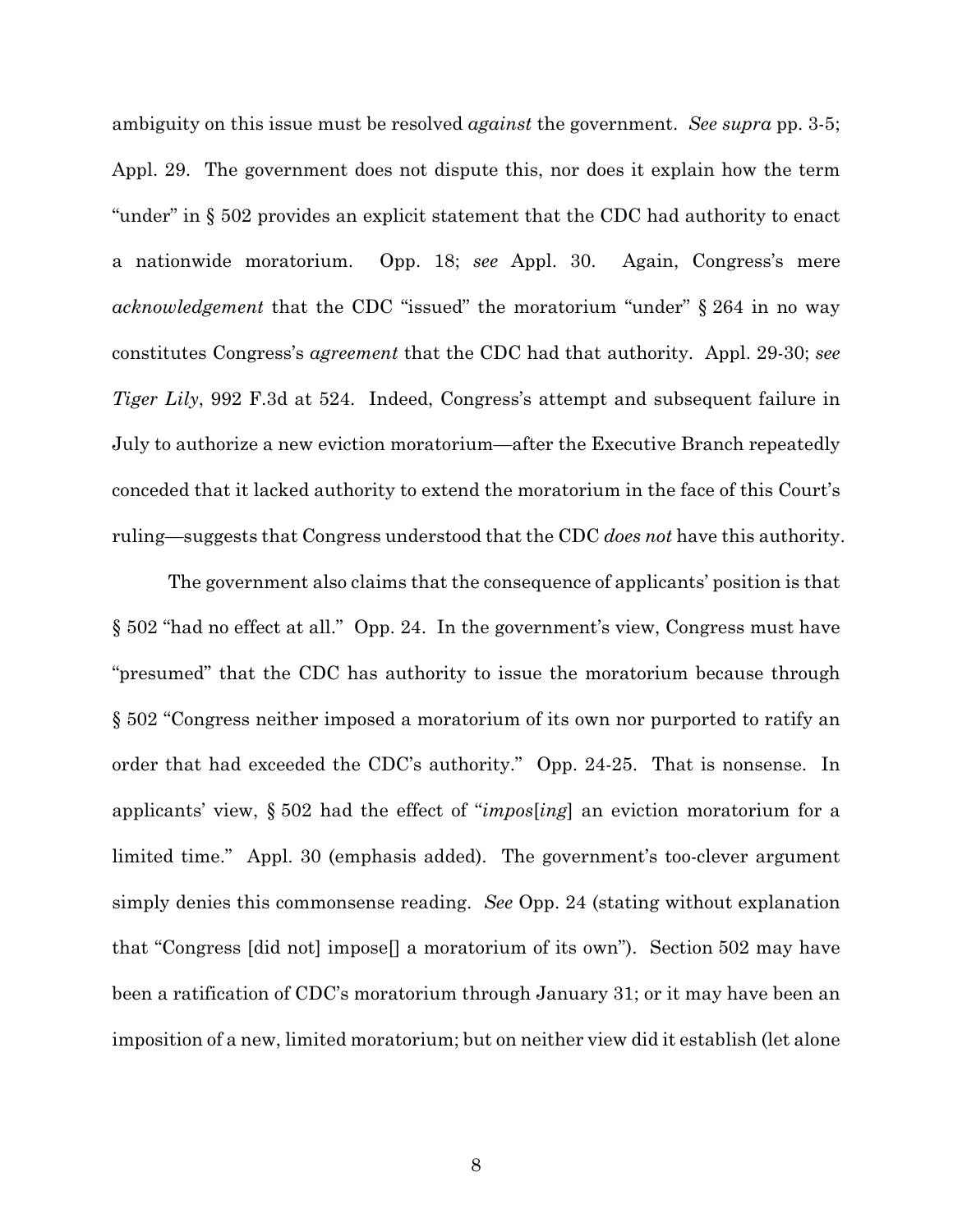with the requisite clarity) that the CDC has the sweeping § 264 authority it now claims.

#### **B. The Government Has Not Satisfied The Equitable Factors**

**1.** Turning to the equities, the government does not seriously dispute that leaving the district court's stay in place will "'substantially'" and irreparably harm applicants and other landlords throughout the country—in the form of illegally withheld rent and unlawfully occupied property. *Nken v. Holder*, 556 U.S. 418, 434 (2009). Specifically, the government does not question that applicants' losses are unrecoverable and thus irreparable. *Cf.* Appl. 32-35. Instead, the government disputes whether applicants really are suffering losses. There can be no such dispute.

The government's primary argument is that, following the D.C. Circuit's prior decision, applicants "failed" to "correct[] [perceived] deficiencies by submitting evidence showing substantial and irreparable harm." Opp. 28. This "failure," the government says, "undermines their assertions that they are irreparably harmed and that the balance of equities favors them." *Id.* But applicants had no need to submit new declarations because the district court *credited* their existing declarations, and applicants continue to suffer *the same harms*—harms that, as common sense suggests, have only increased as the district court's stay has remained in place and landlords have been unable to evict tenants who have not paid rent. Appl. App. 31a (holding that "the economic impact [on applicants] is indeed substantial"). Indeed, in the decision below, the district court took this commonsense approach in reweighing the equities and determining that the government could not meet "its burden of showing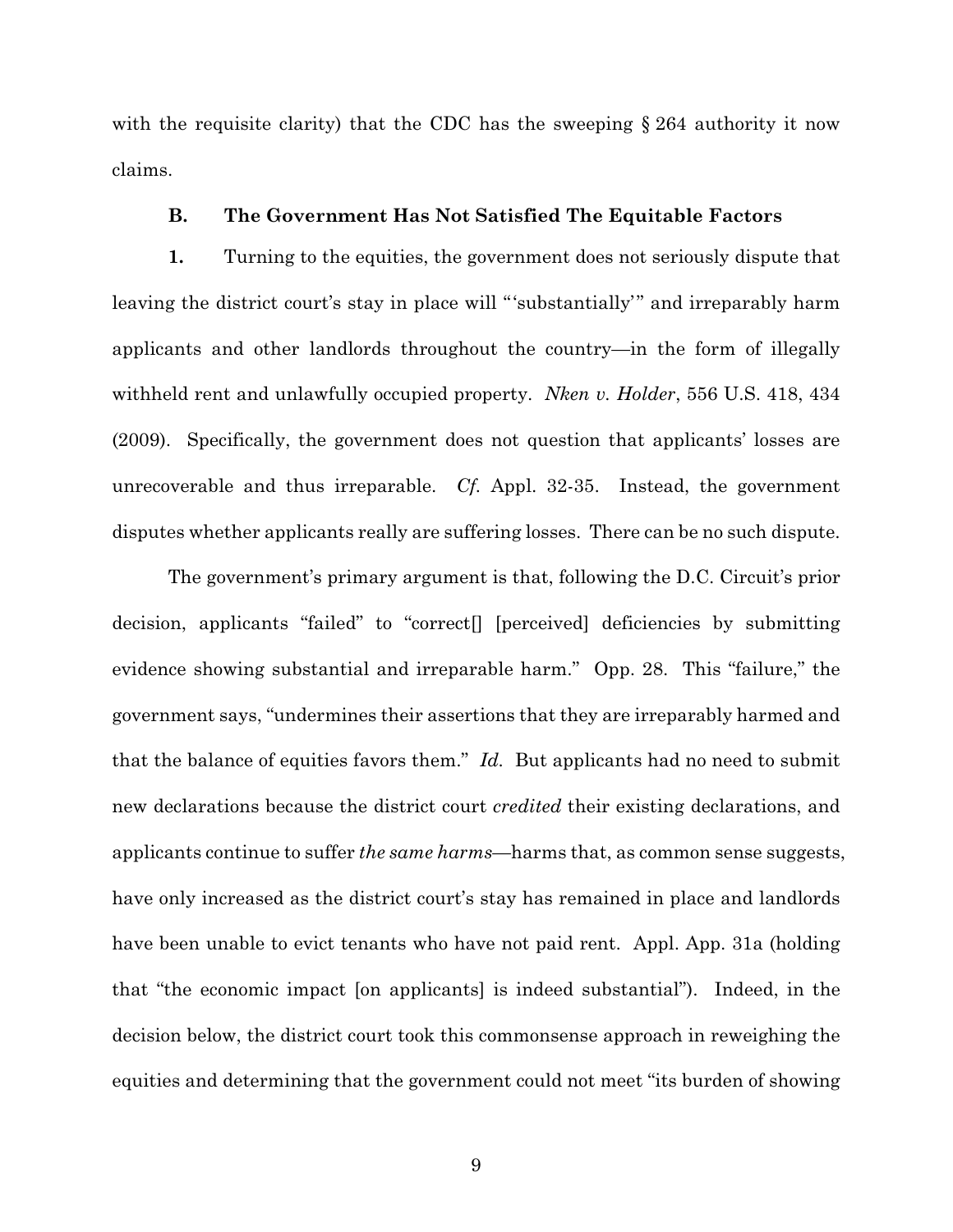that the equities cut strongly in its favor." Appl. App. 13a n.3 (total costs for landlords have "only increased").

It is equally misplaced for the government to argue that landlords' losses of \$19 billion each month are irrelevant or "overstated." Opp. 28-29. The district court expressly credited and relied on evidence that "the total cost of the moratoria to lessors[] amount[s] to as much as \$19 billion each month." Appl. App. 13a n.3. Applicants' harms as outlined in their declarations are irreparable injuries, and those injuries shared by landlords throughout the country undeniably factor into the related assessment whether a stay is in "'public interest.'" *Nken*, 556 U.S. at 434. As the district court observed, the government "made no attempt" to counter this evidence, nor did the government "identif[y] any approach for evaluating when the compounding costs of the federal moratorium will outweigh its residual benefits." Appl. App. 13a n.3. The government cannot now ask the Court to second-guess the district court's determinations as to the effects of the moratorium on landlords nationwide and on applicants themselves. And this is especially so given that, even under CDC's own conservative estimates, the latest extension will have an annual impact on the economy of at least \$100 million. Appl. 23.

**2.** The public interest, moreover, squarely cuts against the government. That would be true in this case if for no other reason than there is "no public interest in the perpetuation of unlawful agency action." *Shawnee Tribe v. Mnuchin*, 984 F.3d 94, 102 (D.C. Cir. 2021) (citation omitted). But it is doubly true because of the government's pretextual reasons. Although the government now contends that this

10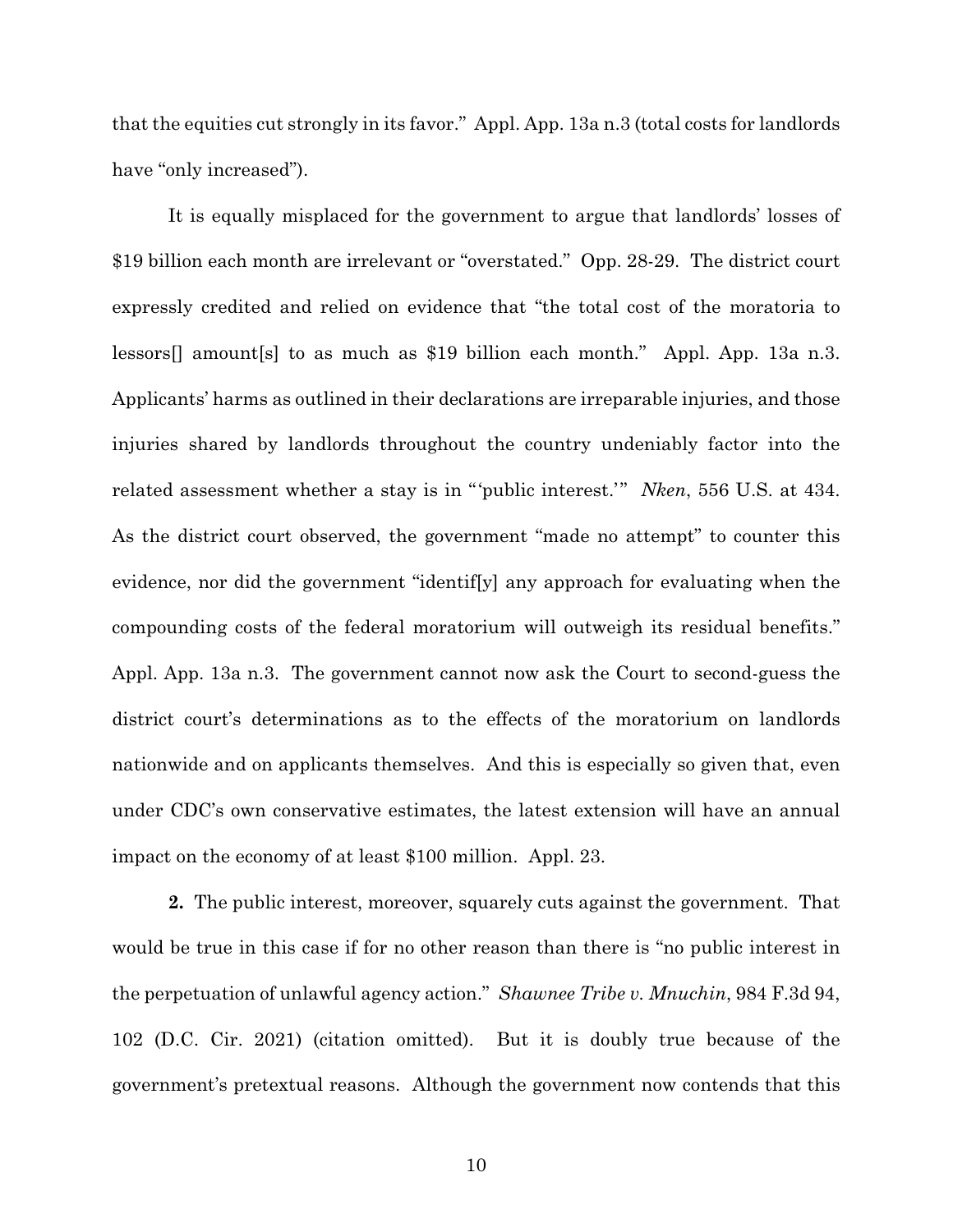fourth extension of the eviction moratorium was precipitated by "[t]he trajectory of the pandemic," which changed "unexpectedly, dramatically, and for the worse," Opp. 2, any reasonable observer would know that there is a mismatch between the CDC's action and its explanation.

The government's contention that the rise of "the Delta variant" caught the government unaware on August 3, Opp. 2-3, is belied by the public record—and again by the President's own statements. On June 8, Dr. Fauci warned from the White House about the rise of the Delta variant.<sup>1</sup> A week later, on June 15, the CDC classified the Delta variant as a variant of concern.2 Three days later, on June 18, the President announced that the Delta variant was "a serious concern," "more easily transmissible, potentially deadlier, and particularly dangerous for young people."3 On June 22, Dr. Fauci announced at a White House briefing that "the Delta variant is currently the greatest threat in the U.S. to our attempt to eliminate COVID-19."4 And on June 24, the President announced that the Delta variant was "now the most

 $\overline{a}$ 

<sup>1</sup> The White House, *Press Briefing by White House COVID-19 Response Team and Public Health Official* (June 8, 2021), https://tinyurl.com/hh487476.

<sup>2</sup> CDC, *Lab Advisory: CDC Classifies SARS-CoV-2 Variant B.1.617.2 (Delta) a Variant of Concern* (June 15, 2021), https://tinyurl.com/nwsj4bnk.

<sup>3</sup> The White House, *Remarks by President Biden on the COVID-19 Response and the Vaccination Program* (June 18, 2021), https://tinyurl.com/2epfwbv7.

<sup>4</sup> The White House, *Press Briefing by White House COVID-19 Response Team and Public Health Officials* (June 22, 2021), https://tinyurl.com/xtbp57h3.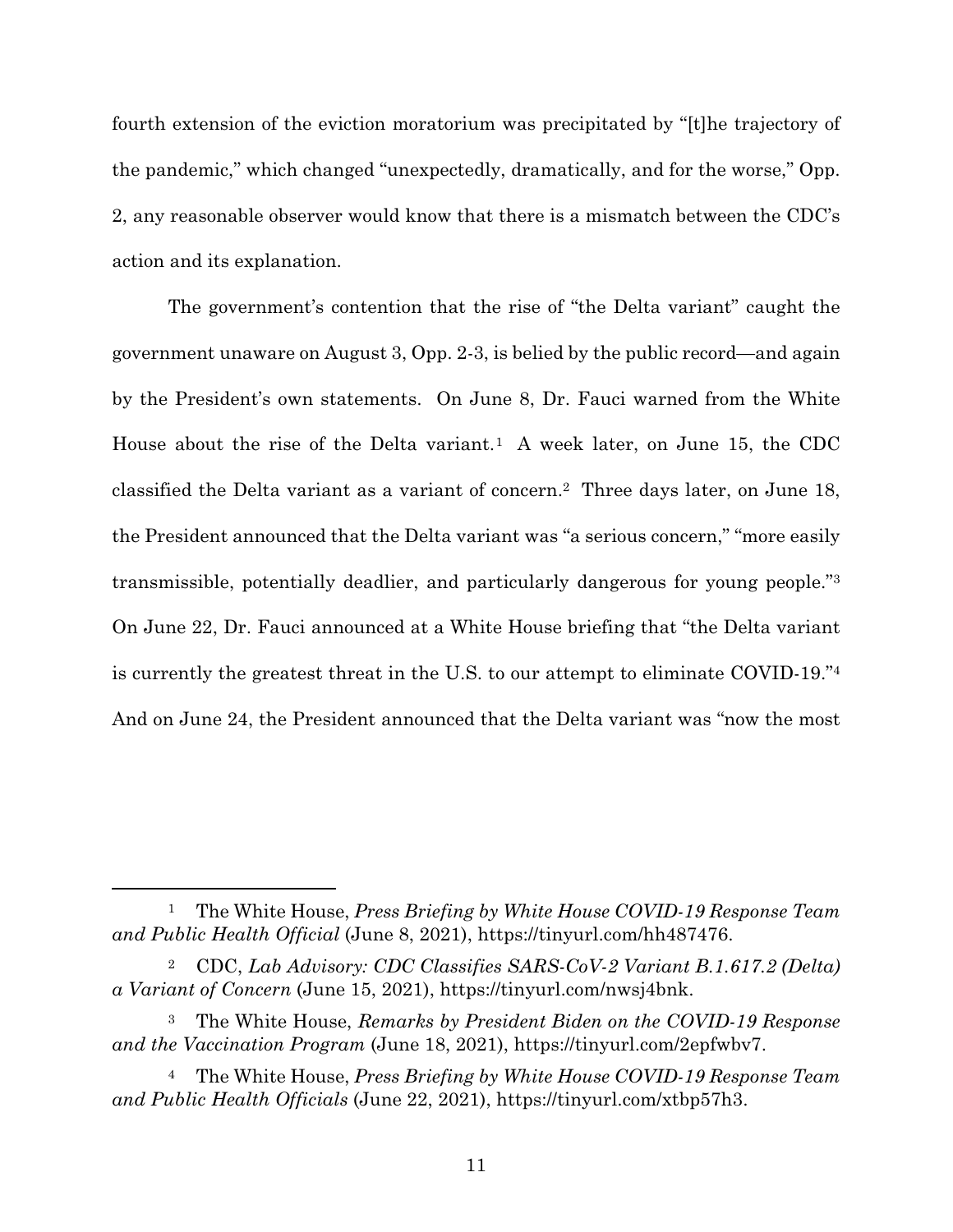common variant in America."5 Despite knowing all of this, the government assured this Court on June 24 that the moratorium would not be extended past July 31, Appl. App. 15a (Kavanaugh, J., concurring); Letter to Hon. Scott S. Harris, No. 20A169 (U.S. June 24, 2021), and the President declared independence from COVID-19 on July  $4.6$ 

The government's explanation for the moratorium's fourth extension is further undermined by the events leading up to August 3. The government has no answer for why the CDC allowed the moratorium to expire on July 31—only to reverse course three days later. In the days leading up to July 31, the White House publicly stated again and again that the Executive Branch lacked the legal authority to extend the moratorium for a fourth time. Appl. 12-13. Indeed, as late as the afternoon of August 3, the White House insisted that this Court "'made clear'" that any extension would require congressional authorization. Appl. 13. But the CDC inexplicably reversed course later that evening. There was no new discovery about the Delta variant during the afternoon of August 3. The only thing that changed was that the White House could no longer withstand the political pressure from Congress. And so the fourth extension was issued.

 $\overline{a}$ 

<sup>5</sup> The White House, *Remarks by President Biden Highlighting the Importance of Getting Vaccinated and Kicking Off a Community Canvassing Event* (June 24, 2021), https://tinyurl.com/mkm76bfe.

<sup>6</sup> The White House, *Remarks by President Biden Celebrating Independence Day and Independence from COVID-19* (July 4, 2021), https://tinyurl.com/9vx5trb2.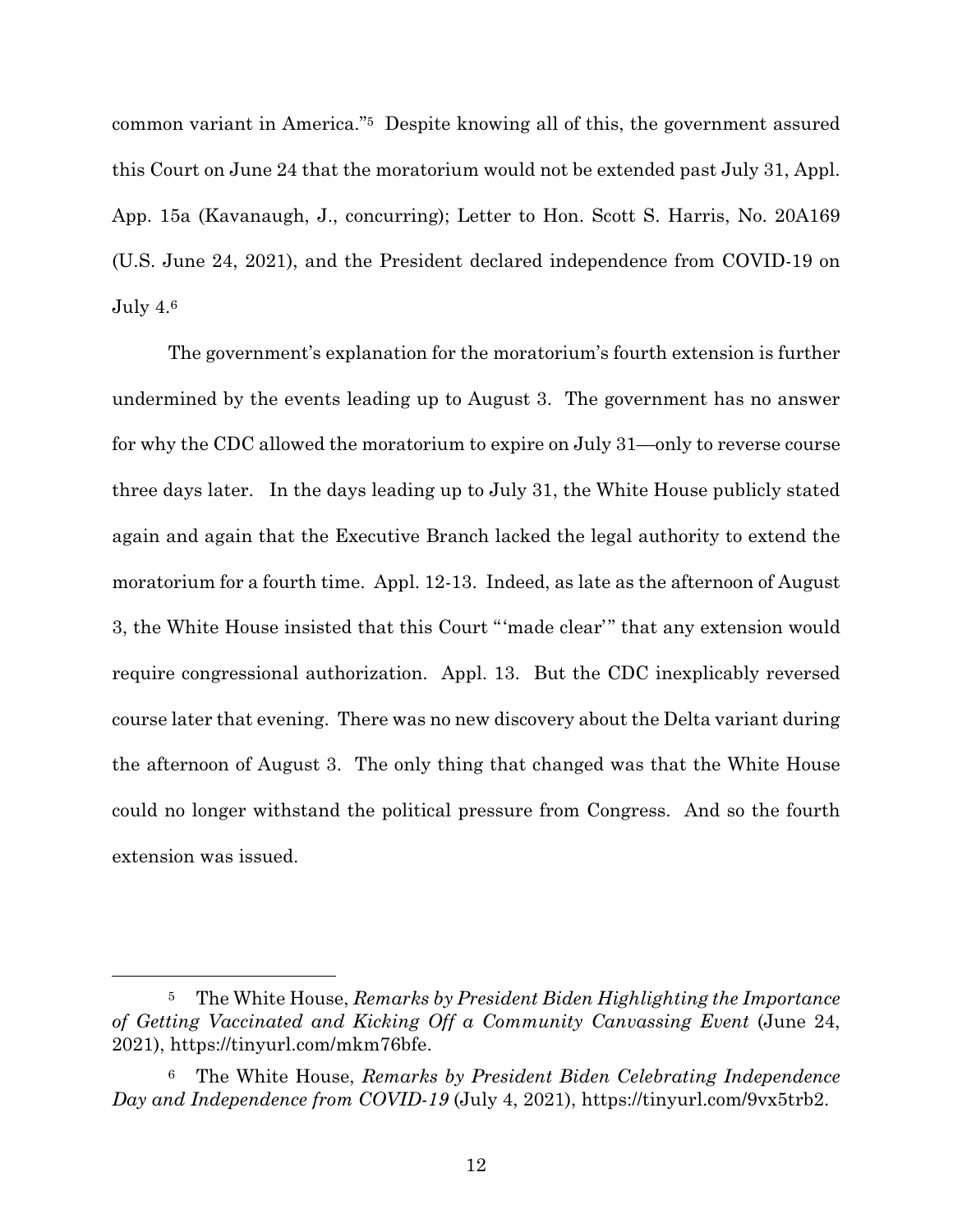The President's own words betray the Executive Branch's true motive for the fourth extension. When announcing the fourth extension, the President noted that, "'by the time it gets litigated, it will probably give some additional time while we're getting that \$45 billion out.'" Appl. 14. Two days later, he again expressed his hope that litigation delays would "'keep this going for a month at least—I hope longer that.'" Appl. 14-15. That gambit has paid off because applicants have spent the past three weeks seeking to end an unlawful policy that the Executive Branch acknowledged it lacked authority to extend.

The government now acknowledges that the Executive Branch extended the moratorium in full awareness "that five Justices would have voted to vacate the stay if the original moratorium had been extended past July 31." Opp. 34. Yet it seeks to launder the statements by the President and his closest advisors through a new statement—on August 13—that the White House now believes the CDC could lawfully extend the moratorium a fourth time. Opp. 33. This Court, however, is "'not required to exhibit a naiveté from which ordinary citizens are free.'" *Department of Commerce v. New York*, 139 S. Ct. 2551, 2575 (2019). The fact remains that the President stated that the CDC acted despite this Court's ruling for the express purpose of causing litigation delays.

**3.** Finally, the district court correctly rejected the government's claim that the fourth extension is a "narrower" moratorium than its predecessors. Opp. 9, 17, 26. As the district court explained, they "are virtually identical"—"their definitions are the same, their exceptions are the same, their applicability provisions are the same,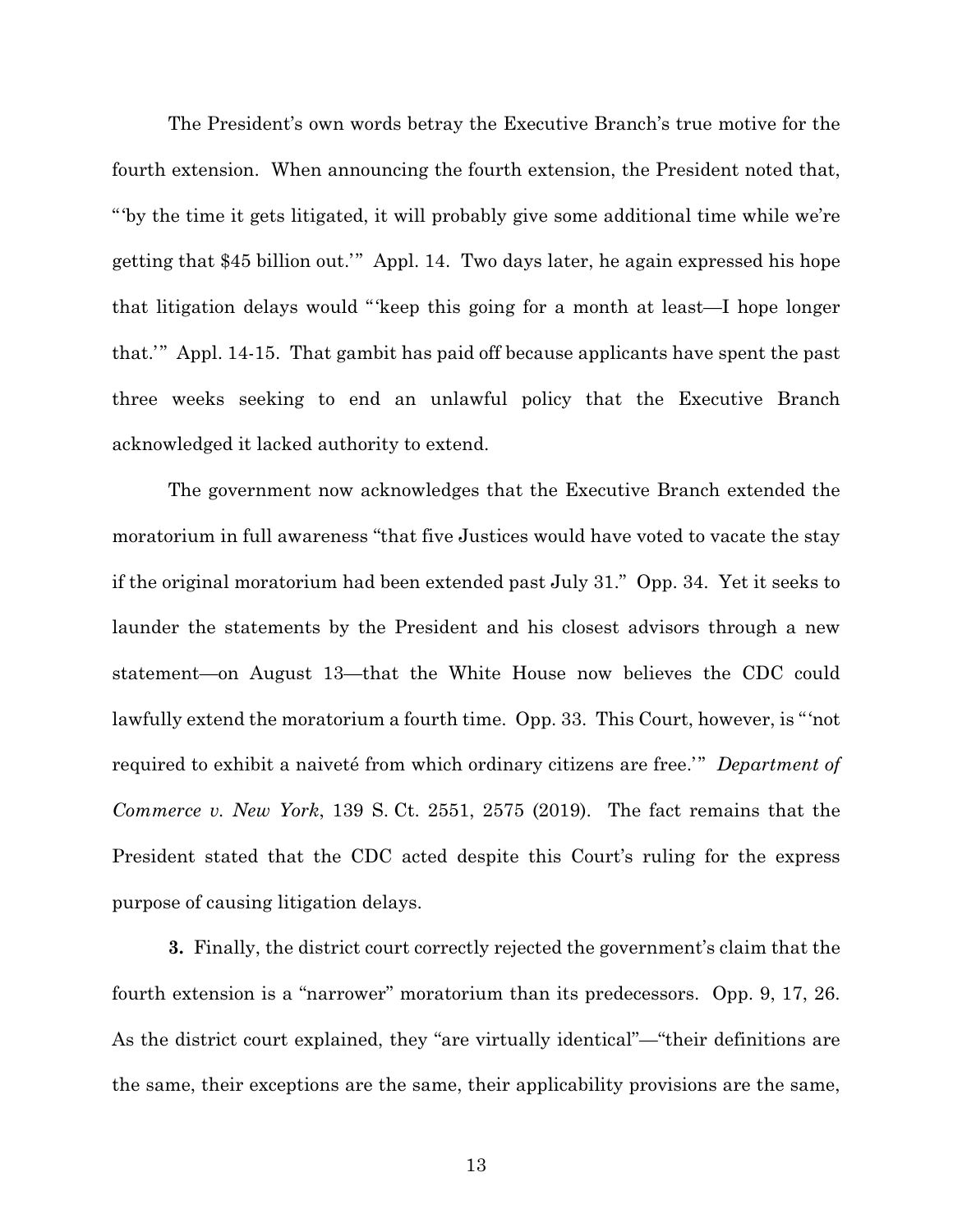and the criminal penalties for violating those provisions are the same." Appl. App. 6a. The only difference is that the most recent extension "applies only" in counties experiencing substantial or high levels of community transmission, which at the time of the district court's decision, "include[d] roughly ninety-one percent of U.S. counties." *Id.* That number is now above 95%.<sup>7</sup> The fourth extension thus effectively remains a nationwide moratorium, with 100% of counties in applicants' home states of Georgia and Alabama covered by the moratorium.8

The government nonetheless emphasizes that "the moratorium will automatically phase out" as COVID-19 "subsides." Opp. 26. But that is not a "meaningful<sup>[]</sup> distin<sup>[ction]." *Id.* For one thing, whether the moratorium phases out</sup> or not, it is unlawful. For another, the government could indefinitely extend the moratorium for as long as COVID-19 exists—even if 100% of Americans were fully vaccinated. As the district court observed, the government has not "identified any approach for evaluating when the compounding costs of the federal moratorium will outweigh its residual benefits." Appl. App. 13a n.3. Because the government "has failed to make the necessary 'strong showing'" to justify a stay pending appeal, *id.*, this Court should now give effect to the district court's judgment.

 $\overline{a}$ 

<sup>7</sup> CDC, *COVID Data Tracker: COVID-19 Integrated County View*, https://bit.ly/2W0nmNf (last visited Aug. 24, 2021).

<sup>8</sup> *Id.*